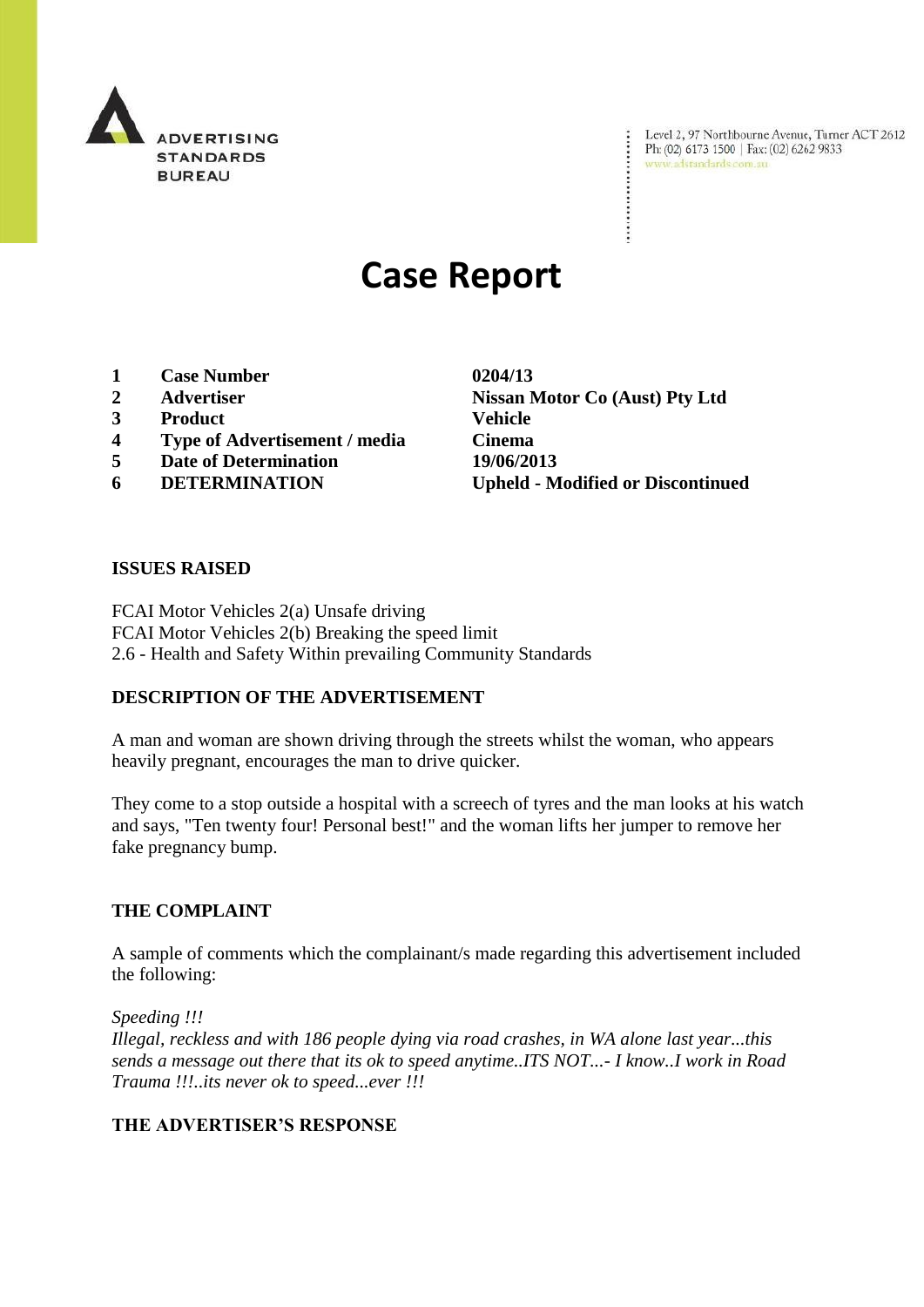Comments which the advertiser made in response to the complainant/s regarding this advertisement include the following:

*The complaints focus on the driving depicted in the advertisement, specifically in relation to the perceived speed and manner of driving in which the characters in the advertisement appear to engage in order to reach a hospital in the quickest time possible. You have categorised the complaints under the following sections of the Federal Chamber of Automotive Industries Code of Practice Relating to Advertising for Motor Vehicles (FCAI Code):*

- *Section 2(b) Breaking the speed limit; and*
- *Section 2(c) Driving practice that would breach the law.*
- *2. Nissan's response to the complaints*

*Nissan takes great care when developing its advertisements to ensure that they comply with the AANA Code and FCAI Code, and to ensure that its advertisements do not depict, encourage or condone any form of unsafe, illegal or reckless driving. Nissan also has taken great care to ensure that the advertisement did not depict a vehicle being driven in a manner that undermines the intent of the FCAI Code. Nissan strongly believes that the advertisement complies with the FCAI Code.*

#### *Purpose of the Advertisement*

*The advertisement was produced as part of a series of new television advertisements to showcase the new Nissan Pulsar Hatch range. In the advertisement, a couple are shown driving the vehicle to get to a hospital for what appears to be the passenger's impending childbirth. The intent of the advertisement is to highlight the capabilities of the Pulsar Hatch, and its ability to navigate through city streets efficiently and effectively. The focus is not on the speed or acceleration of the vehicle but rather highlights its manoeuvrability and practicality in a real world environment and conditions. To achieve its purpose the advertisement uses humour in a light-hearted manner, revealing that after the build-up of tension throughout the advertisement the female passenger is not really pregnant and the couple were only rehearsing for a potential future scenario.*

*The quick cuts between shots, the car driving away from the camera and loud engine noises (a feature of the turbo engine that is included in the Pulsar SSS Hatch shown in the advertisement) are all designed to highlight the manoeuvrability of the Pulsar SSS Hatch, and its adaptation to a tight urban environment. Nissan can confirm that the actual vehicle shown in the advertisement was driving within the speed limit at all times and in accordance with all applicable road rules. The vehicle is not shown engaging in any sudden changes of direction that could be considered dangerous or unlawful or being driven recklessly, and great care was taken to ensure that a safe distance was kept between any other vehicle featured in the advertisement.*

#### *Compliance with the AANA Code*

*Under the recent changes to the AANA Code, motor vehicle advertising must comply with*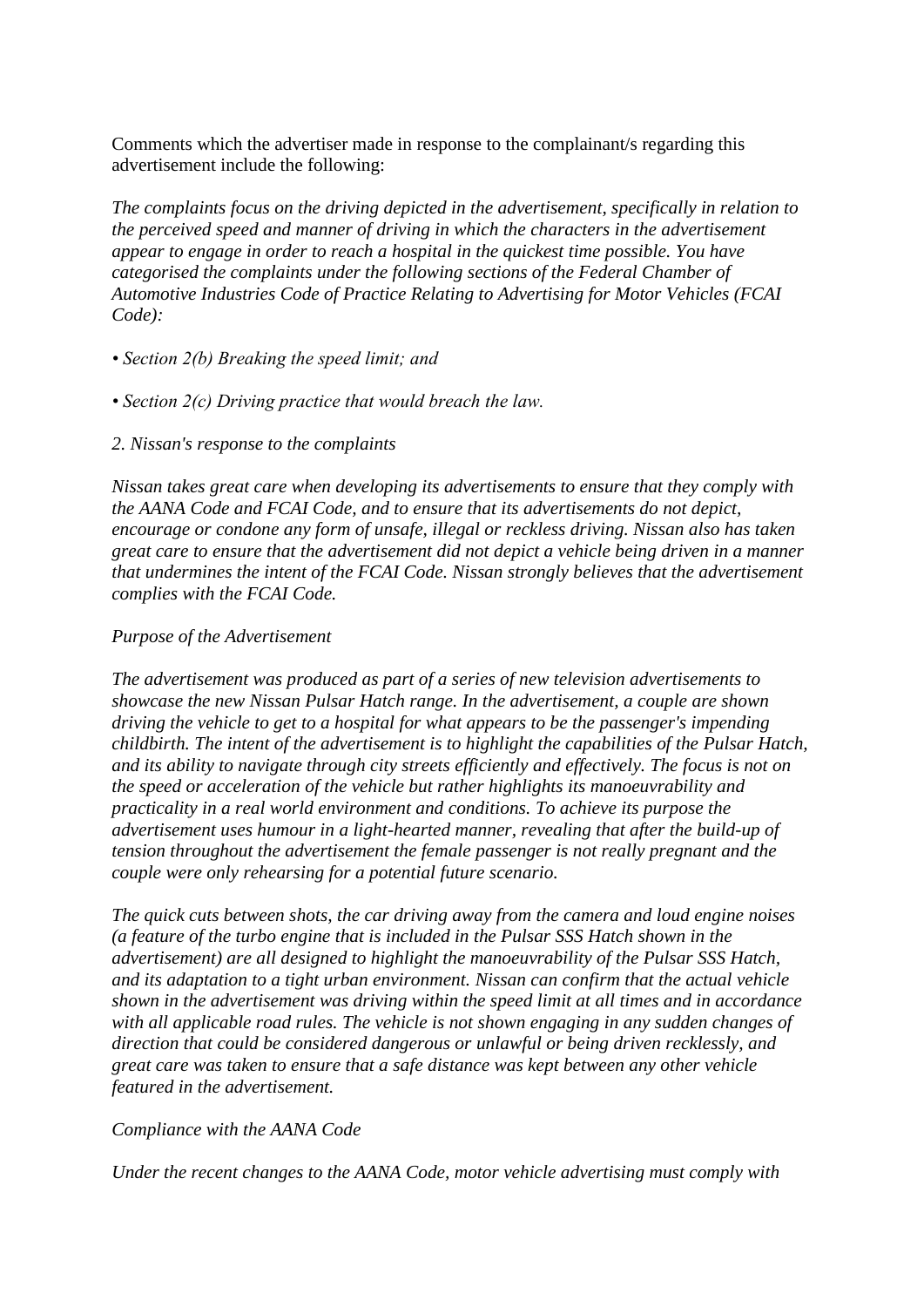*both the AANA Code and FCAI Code. The complainants show concern about alleged 'reckless' and "irresponsible" driving depicted in the advertisement.*

*Relevantly, Section 2 of the AANA Code currently provides:*

*2.6 Advertising or Marketing Communications shall not depict material contrary to Prevailing Community Standards on health and safety.*

*Nissan submits that the advertisement does not depict any material contrary to prevailing community standards on health or safety.*

*The scenario depicted is intended to be tense given the perceived urgency in delivering the pregnant passenger to the hospital. This sense of urgency is enhanced by the use of quick scene cuts and close up shaky "action" shots of the vehicle coupled with the palpable stress of the female passenger and her heavy breathing. Contrary to the statements of the complainants, at no time does the driver exceed the speed limit, endanger the passengers of the vehicle or any road-users, nor engage in any dangerous or reckless driving practices.*

*Nissan maintains that the scene in which the vehicle "screeches" to a halt in front of the hospital does not depict an example of "hoon behaviour" rather it fits with the sense of urgency expected of a driver adamant to get his partner out of the vehicle and into the hospital as quickly as possible. The vehicle makes a safe and legal parking manoeuvre in front of the hospital with the "screech" sound effect used to add dramatic effect to the story of the advertisement. There is nothing unlawful about the car making this noise in this contextand great care was taken in the production of the advertisement to ensure that no vehicles or pedestrians were shown nearby when the parking manoeuvre was performed.*

## *The FCAI Code*

*When preparing the advertisement, Nissan carefully considered its obligations under the FCAI Code. Relevantly, section 2 of the FCAI Code provides:*

*"Advertisers should ensure that advertisements for motor vehicles do not portray any of the following:*

*(a) Unsafe driving, including reckless and menacing driving that would breach any Commonwealth law or the law of any State or Territory in the relevant jurisdiction in which the advertisement is published or broadcast dealing with road safety or traffic regulation, if such driving were to occur on a road or road-related area, regardless of where the driving is depicted in the advertisement".*

*[Examples: Vehicles travelling at excessive speed; sudden, extreme and unnecessary changes in direction and speed of a motor vehicle; deliberately and unnecessarily setting motor vehicles on a collision course; or the apparent and deliberate loss of control of a moving motor vehicle];*

*{b) People driving at speeds in excess of speed limits in the relevant jurisdiction in Australia in which the advertisement is published or broadcast.*

*(c) Driving practices or other actions which would, if they were to take place on a road or*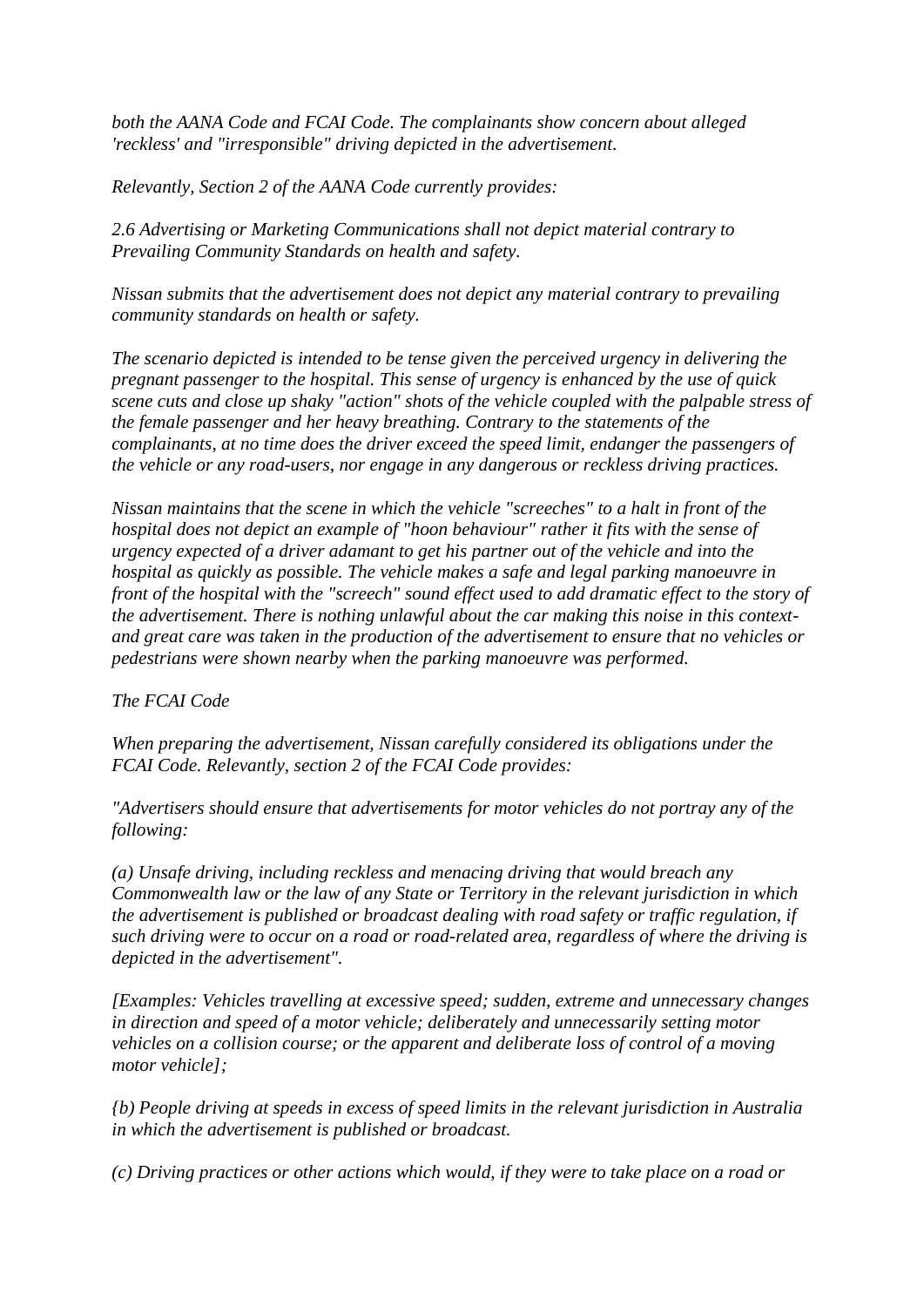*road­ related area, breach any Commonwealth law or the law of any State or Territory in the relevant jurisdiction in which the advertisement is published or broadcast directly dealing with road safety or traffic regulation.*

*[Examples: Illegal use of hand-held mobile phones or not wearing seatbelts in a moving motor vehicle. Motorcyclists or their passengers not wearing an approved safety helmet, while the motorcycle is in motion.]*

*Nissan maintains that the advertisement meets and fully discharges Nissan's obligations under section 2 of the FCAI Code. The footage of the Nissan Pulsar Hatch SSS vehicle was captured with the specific requirements of sections 2(a), 2(b) and 2(c) of the FCAI Code in mind. At no point in the advertisement is the vehicle depicted driving above the acceptable speed limits for public roads in Australia, nor is any dangerous, reckless or otherwise illegal manoeuvring featured.*

*The content of the complaints are particularly pertinent to section 2(a) of the FCAI Code as the complainants allege that the advertisement shows "reckless behaviour". As discussed above in relation to the AANA Code, Nissan maintains that all manoeuvring depicted was in strict accordance with applicable road rules. In discharging Nissan's obligations under section 2(a) of the FCAI Code, the advertisement contains no instances of swerving, unnecessary changes in direction or instances of driving which put either the drivers of the vehicle or the public in any danger.* 

*Similarly, the advertisement does not breach section 2(b) of the FCAI Code as the vehicle is driving well within the legal speed limits at all times during the advertisement. At all times when the vehicle accelerates, the acceleration and speed are all within the limits of the law.* 

*Nissan maintains that the advertisement does not depict any driving practices that would breach any Commonwealth, State or Territory road safety rules or traffic regulations. Both passengers are restrained by their seatbelts and as mentioned above the vehicle is never driven erratically and does not create a hazard for itself or any other road users.* 

*Finally, the FCAI Code specifically acknowledges that advertisers may make legitimate use of fantasy, humour and self-evident exaggeration in creative ways in advertising for motor vehicles. Nissan firmly believes that the vast majority of viewers would see the advertisement as a light-hearted and humorous way of showing the Pulsar Hatch's performance capabilities in urban driving situations, and not as encouraging or condoning unsafe, unlawful or reckless driving.* 

#### *3. Summary*

*While Nissan acknowledges the complainants' concerns with the advertisement, we firmly believe that the advertisement does not breach the FCAI Code or the AANA Code.* 

*For the reasons above, we request that the complaints be dismissed. We look forward to receiving the results of the Board's determination.* 

#### **THE DETERMINATION**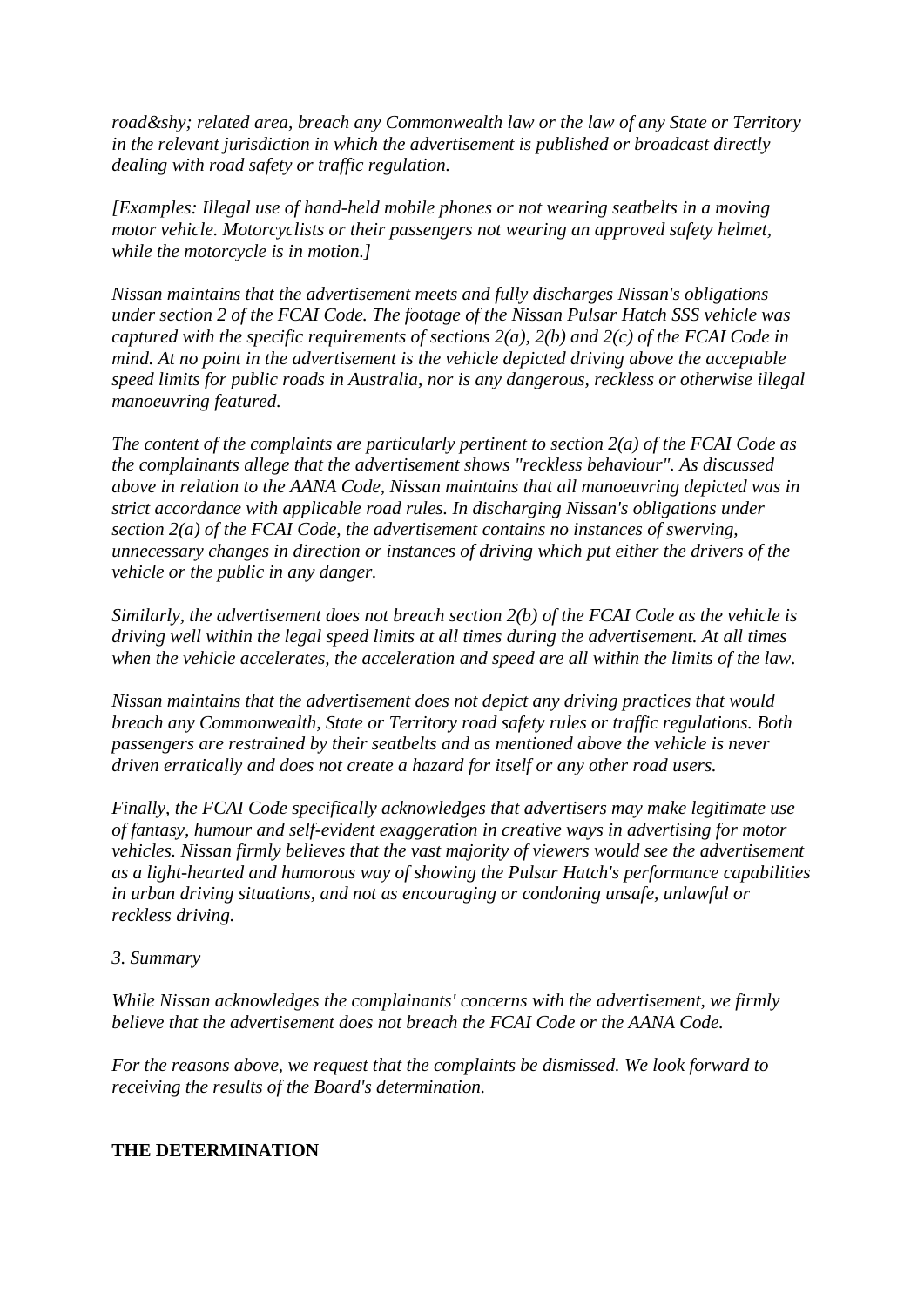The Advertising Standards Board (Board) was required to determine whether the material before it was in breach of the Federal Chamber of Automotive Industries Advertising for Motor Vehicles Voluntary Code of Practice (the FCAI Code) and the Advertiser Code of Ethics (the Code).

To come within the FCAI Code, the material being considered must be an advertisement. The FCAI Code defines an advertisement as follows: "matter which is published or broadcast in all of Australia, or in a substantial section of Australia, for payment or other valuable consideration and which draws the attention of the public, or a segment of it, to a product, service, person, organisation or line of conduct in a manner calculated to promote or oppose directly or indirectly that product, service, person, organisation or line of conduct".

The Board decided that the material in question was available in Australia or in a substantial section of Australia for payment or valuable consideration.

The Board determined that the material draws the attention of the public or a segment of it to a product being a Nissan Pulsar Hatch in a manner calculated to promote that product. The Board considered that in line with previous decisions around the scope of the FCAI Code, the marketing communication is an advertisement as defined by the FCAI Code. The Board also considered whether the advertisement was for a motor vehicle. Motor vehicle is defined in the FCAI Code as meaning: "passenger vehicle; motorcycle; light commercial vehicle and off-road vehicle".

The Board determined that the Nissan Pulsar Hatch shown in the advertisement was a vehicle as defined in the FCAI Code.

The Board determined that the material before it was an advertisement for a motor vehicle and therefore that the FCAI Code applied.

The Board noted the complainants' concerns that the advertisement depicts a vehicle being driven at high speeds and in an unsafe manner through a suburban area, and that it uses a woman's fake pregnancy as an excuse to show this dangerous driving.

The Board considered clause  $2(a)$  of the FCAI Code. Clause  $2(a)$  requires that: Advertisements for motor vehicles do not portray ...unsafe driving, including reckless or menacing driving that would breach any Commonwealth law or the law of any State or Territory in the relevant jurisdiction in which the advertisement is published or broadcast dealing with road safety or traffic regulation, if such driving were to occur on a road or roadrelated area, regardless of where the driving is depicted in the advertisement.' The Code provides the following as examples, "Vehicles travelling at excessive speed; sudden, extreme and unnecessary changes in direction and speed of a motor vehicle…"

The Board noted that the advertisement depicts a man being encouraged by his female passenger to drive quickly through a suburban environment and that when the car comes to a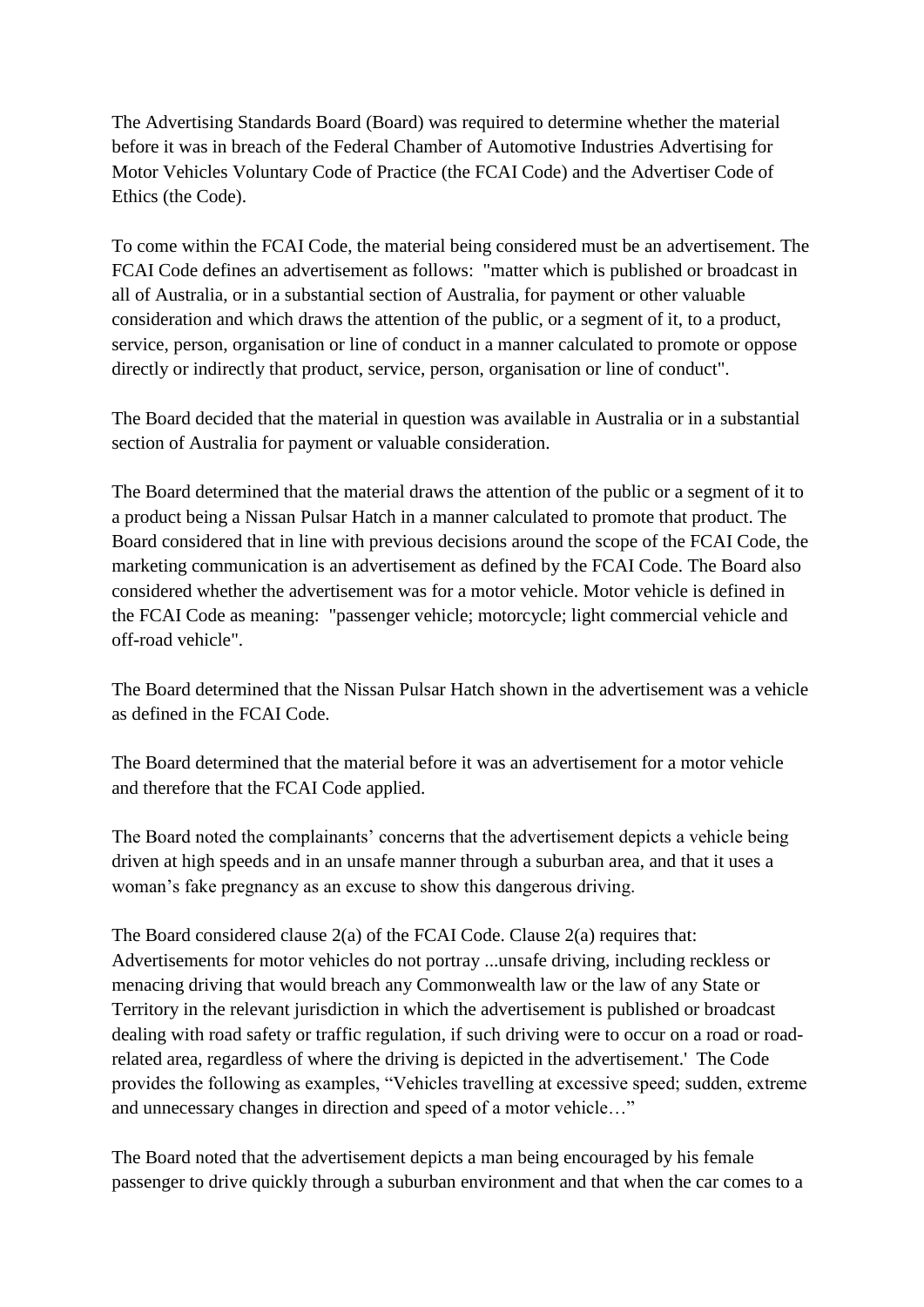stop outside a hospital the man announces that it was their quickest time yet. The Board noted that in response to this, the woman removes a fake pregnancy pouch and we see the couple embracing outside the hospital with the car in the foreground.

The Board noted that in the driving scenes the audio includes the female passenger encouraging the driver to drive faster ("Go, go go!") and we can hear sounds of high engine revs which is suggestive of the vehicle moving quickly. The Board also noted that when the car comes to a halt outside the hospital we can hear the tyres squealing. The Board noted that we do not see what speed the car is driving at however the Board considered that these audio effects in conjunction with the visual images of the vehicle driving in a manner which suggests they are in a hurry are suggestive of driving which is not appropriate for the urban environment depicted and is unsafe and reckless.

The Board noted that the man"s comment that the time it took them to drive to the hospital is their "personal best" is strongly suggestive of having driven the route on a number of occasions in hope of doing it faster each time. The Board noted that the explanatory notes for the FCAI Code "…urges also advertisers to avoid any suggestion that depictions of….. competitive driving are in any way associated with normal on-road use of motor vehicles" and considered that the suggestion of a driver timing a route and trying to beat his own time is not appropriate and is a depiction of driving which is unsafe.

The Board noted that the advertisement uses the premise of a pregnancy as a reason for the couple to be hurrying to the hospital and considered that it is not appropriate to depict a woman faking pregnancy as an excuse to drive in a manner which is unsafe.

On the above basis, the Board determined that the advertisement does depict unsafe driving and does breach clause 2(a) of the FCAI Code.

The Board considered Section 2.6 of the Code. Section 2.6 of the Code states: "Advertising or Marketing Communications shall not depict material contrary to Prevailing Community Standards on health and safety".

The Board noted the complainants" concerns that it is not possible to park outside a hospital entrance and that it is not appropriate to fake pregnancy in order to drive in a "hoon" manner. The Board noted that in the advertisement the car is shown parking at the entrance to a hospital"s emergency department and that the writing on the road indicates that where the car parked is a "drop off" zone.

The Board noted that the use of a fake pregnancy is not of itself a breach of the Code however a minority of the Board considered that the depiction of a couple using a fake pregnancy as an excuse to park outside the entrance to an emergency department is not appropriate as the space could be needed by someone in a real emergency.

The majority of the Board however considered that the advertisement is clearly filmed under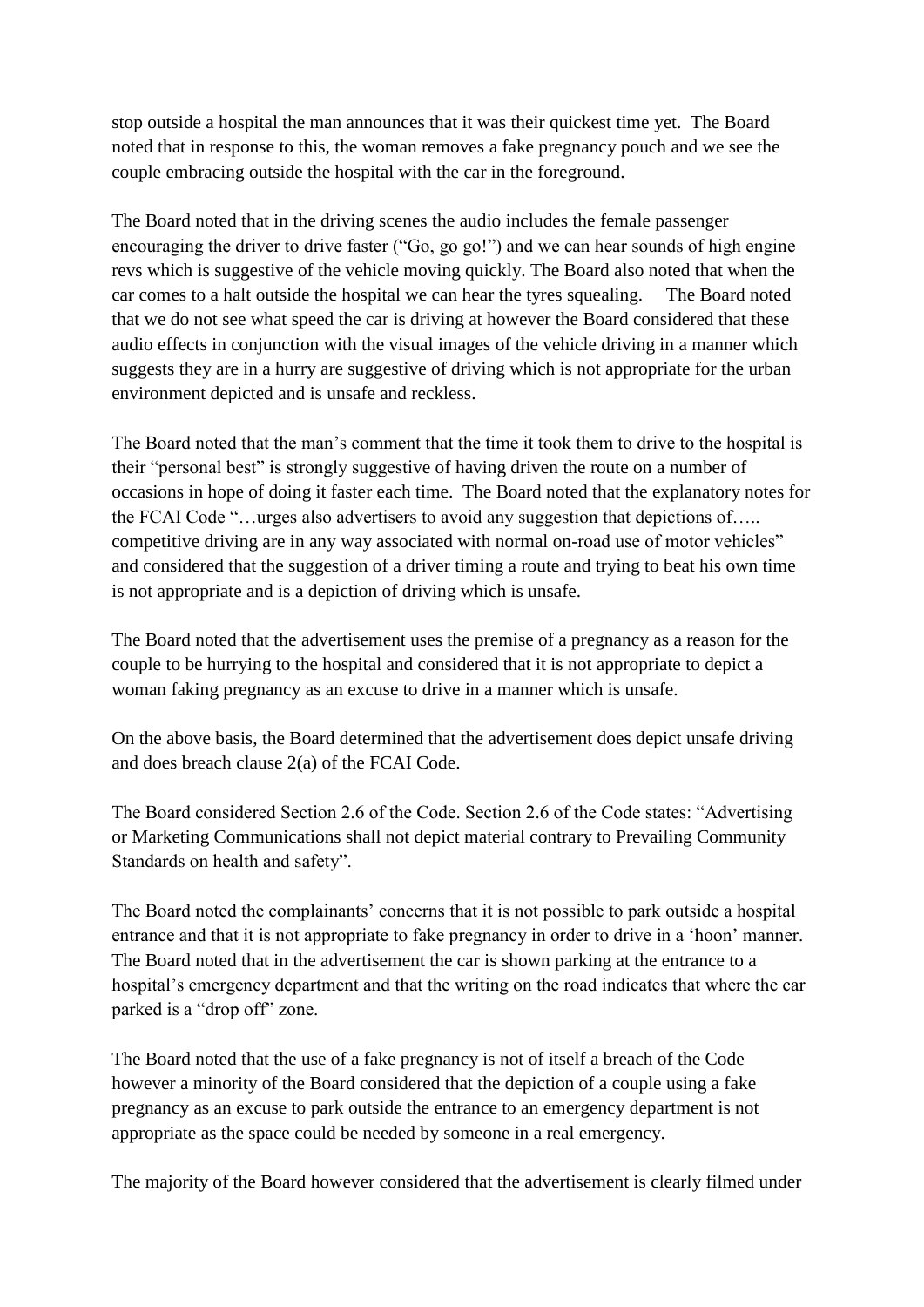controlled conditions and that the advertisement does not depict any material which would be contrary to community standards on health and safety.

Based on the above the Board determined that the advertisement did not breach Section 2.6 of the Code.

Finding that the advertisement breached the FCAI Code, the Board upheld the complaints.

## **ADVERTISER RESPONSE TO DETERMINATION**

I refer to your letters dated 20 June 2013 in relation to the recent Pulsar Hatch television advertisement (TVC) that has been showing on television, Pay TV, in cinema and on the Internet.

Nissan Motor Co. (Australia) Pty. Ltd. (Nissan) will be requesting an Independent Review of the Board"s decision regarding the TVC as we respectfully maintain that the TVC does not breach clause 2(a) of the FCAI Code of Practice Relating to Advertising for Motor Vehicles.

However, as a display of Nissan"s good faith in this matter, Nissan has decided to modify the TVC pending the outcome of the independent review.

The TVC has been modified in the following way:

· the volume of the engine noise has been lowered;

· the words "quick, quick, quick" and "go, go, go" have been removed from the female voiceover;

· the squeaking noise that could be heard when the vehicle comes to a stop outside the hospital has been removed; and

the following prominent on-screen statement has been added: "Filmed under controlled conditions. Driving shown adheres to all road safety regulations"